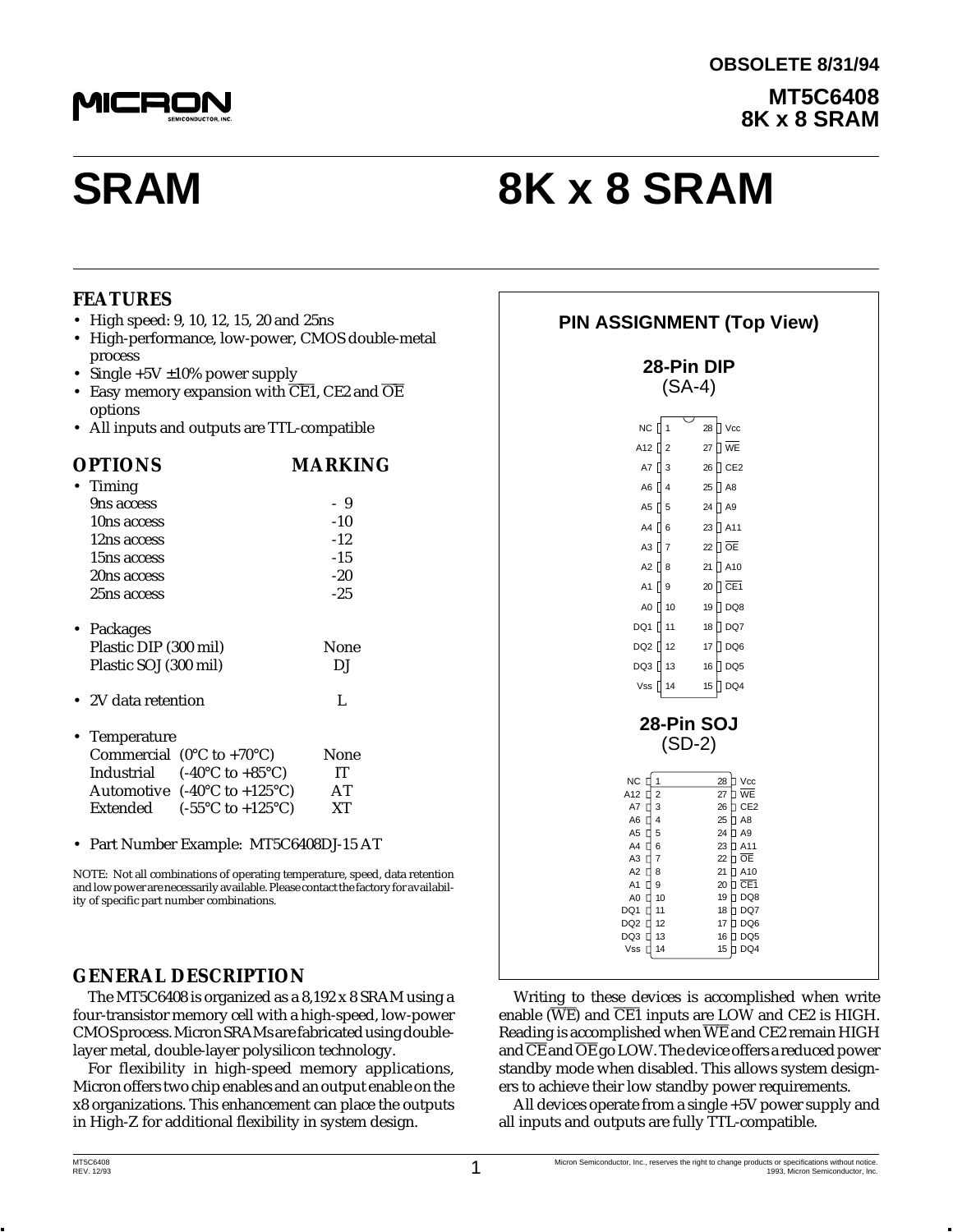

# **MT5C6408 8K x 8 SRAM OBSOLETE 8/31/94**

# **FUNCTIONAL BLOCK DIAGRAM**



# **TRUTH TABLE**

| <b>MODE</b>                   | CE <sub>1</sub> | CE <sub>2</sub> | <b>WE</b> | $\overline{OE}$ | DQ     | <b>POWER</b>   |
|-------------------------------|-----------------|-----------------|-----------|-----------------|--------|----------------|
| <b>STANDBY</b>                | Н               | x               | X         | X               | HIGH-Z | <b>STANDBY</b> |
| <b>STANDBY</b>                | X               |                 | X         | X               | HIGH-Z | <b>STANDBY</b> |
| <b>READ</b>                   |                 | н               | н         |                 | Q      | <b>ACTIVE</b>  |
| <b>NOT</b><br><b>SELECTED</b> |                 | н               | н         | н               | HIGH-Z | <b>ACTIVE</b>  |
| <b>WRITE</b>                  |                 | н               |           | Χ               |        | <b>ACTIVE</b>  |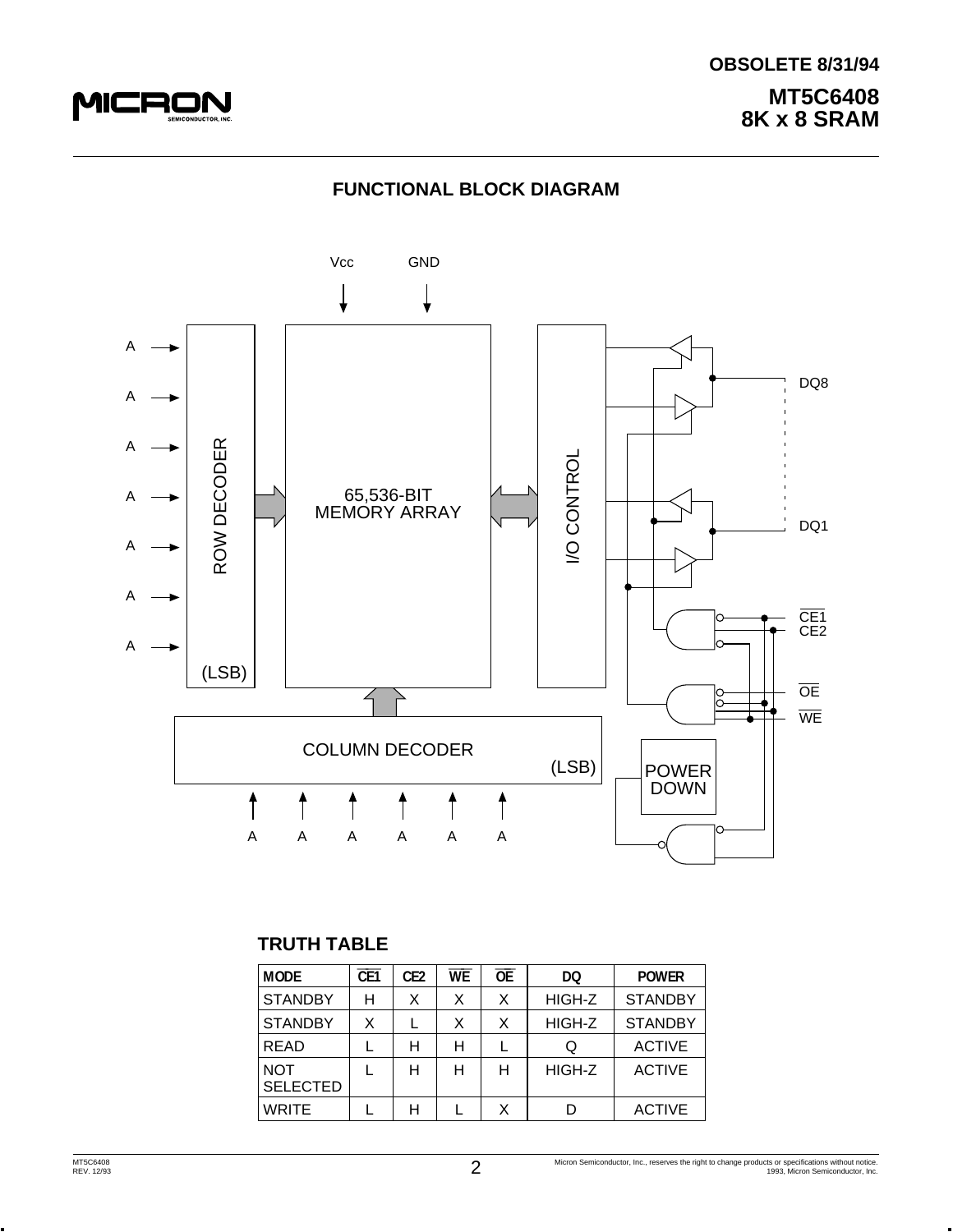

#### **ABSOLUTE MAXIMUM RATINGS\***

| Voltage on Any Pin Relative to Vss  -1V to Vcc +1V |  |
|----------------------------------------------------|--|

\*Stresses greater than those listed under "Absolute Maximum Ratings" may cause permanent damage to the device. This is a stress rating only and functional operation of the device at these or any other conditions above those indicated in the operational sections of this specification is not implied. Exposure to absolute maximum rating conditions for extended periods may affect reliability.

# **ELECTRICAL CHARACTERISTICS AND RECOMMENDED DC OPERATING CONDITIONS**

 $(0^{\circ}C \le T_A \le 70^{\circ}C;$  Vcc = 5V ±10%)

| <b>DESCRIPTION</b>           | <b>CONDITIONS</b>                               | <b>SYMBOL</b> | <b>MIN</b> | <b>MAX</b> | <b>UNITS</b> | <b>NOTES</b> |
|------------------------------|-------------------------------------------------|---------------|------------|------------|--------------|--------------|
| Input High (Logic 1) Voltage |                                                 | Vıн           | 2.2        | $Vcc + 1$  | V            |              |
| Input Low (Logic 0) Voltage  |                                                 | Vıl           | $-0.5$     | 0.8        | V            | 1, 2         |
| Input Leakage Current        | $0V \leq V_{IN} \leq V_{CC}$                    | ILi           | -5         | 5          | μA           |              |
| Output Leakage Current       | Output(s) disabled<br>$0V \leq$ Vout $\leq$ Vcc | ILo           | -5         | 5          | μA           |              |
| Output High Voltage          | $I$ OH = $-4.0$ mA                              | VOH           | 2.4        |            | v            |              |
| <b>Output Low Voltage</b>    | $IOL = 8.0mA$                                   | <b>VOL</b>    |            | 0.4        | V            |              |
| Supply Voltage               |                                                 | Vcc           | 4.5        | 5.5        | v            |              |

|                                           |                                                                                                                  |                  |            |     |       |       | <b>MAX</b> |       |       |              |              |
|-------------------------------------------|------------------------------------------------------------------------------------------------------------------|------------------|------------|-----|-------|-------|------------|-------|-------|--------------|--------------|
| <b>DESCRIPTION</b>                        | <b>CONDITIONS</b>                                                                                                | <b>SYMBOL</b>    | <b>TYP</b> | -9  | $-10$ | $-12$ | $-15$      | $-20$ | $-25$ | <b>UNITS</b> | <b>NOTES</b> |
| Power Supply<br><b>Current: Operating</b> | $\overline{CE}$ $\leq$ V <sub>IL</sub> ; V <sub>CC</sub> = MAX<br>$f = MAX = 1/t RC$<br>outputs open             | Icc              | 125        | 190 | 185   | 175   | 165        | 140   | 130   | mA           | 3, 14        |
| Power Supply<br>Current: Standby          | $\overline{CE}$ $\geq$ V <sub>IH</sub> ; V <sub>CC</sub> = MAX<br>$f = MAX = 1/t RC$<br>outputs open             | ISB <sub>1</sub> | 22         | 60  | 50    | 45    | 40         | 35    | 35    | mA           | 14           |
|                                           | $\overline{CE}$ $\geq$ Vcc -0.2V; Vcc = MAX<br>$V_{IN} \leq V$ ss +0.2V or<br>$V_{IN} \geq V_{CC} -0.2V$ ; f = 0 | ISB <sub>2</sub> | 0.5        | 3   | 3     | 3     | 3          | 3     | 5     | mA           | 14           |

## **CAPACITANCE**

| <b>DESCRIPTION</b> | CONDITIONS                      | <b>SYMBOL</b> | <b>MAX</b> | units | <b>NOTES</b> |
|--------------------|---------------------------------|---------------|------------|-------|--------------|
| Input Capacitance  | $T_A = 25^{\circ}C$ ; f = 1 MHz | ◡             |            | p۲    |              |
| Output Capacitance | $Vcc = 5V$                      | Co            |            | рF    |              |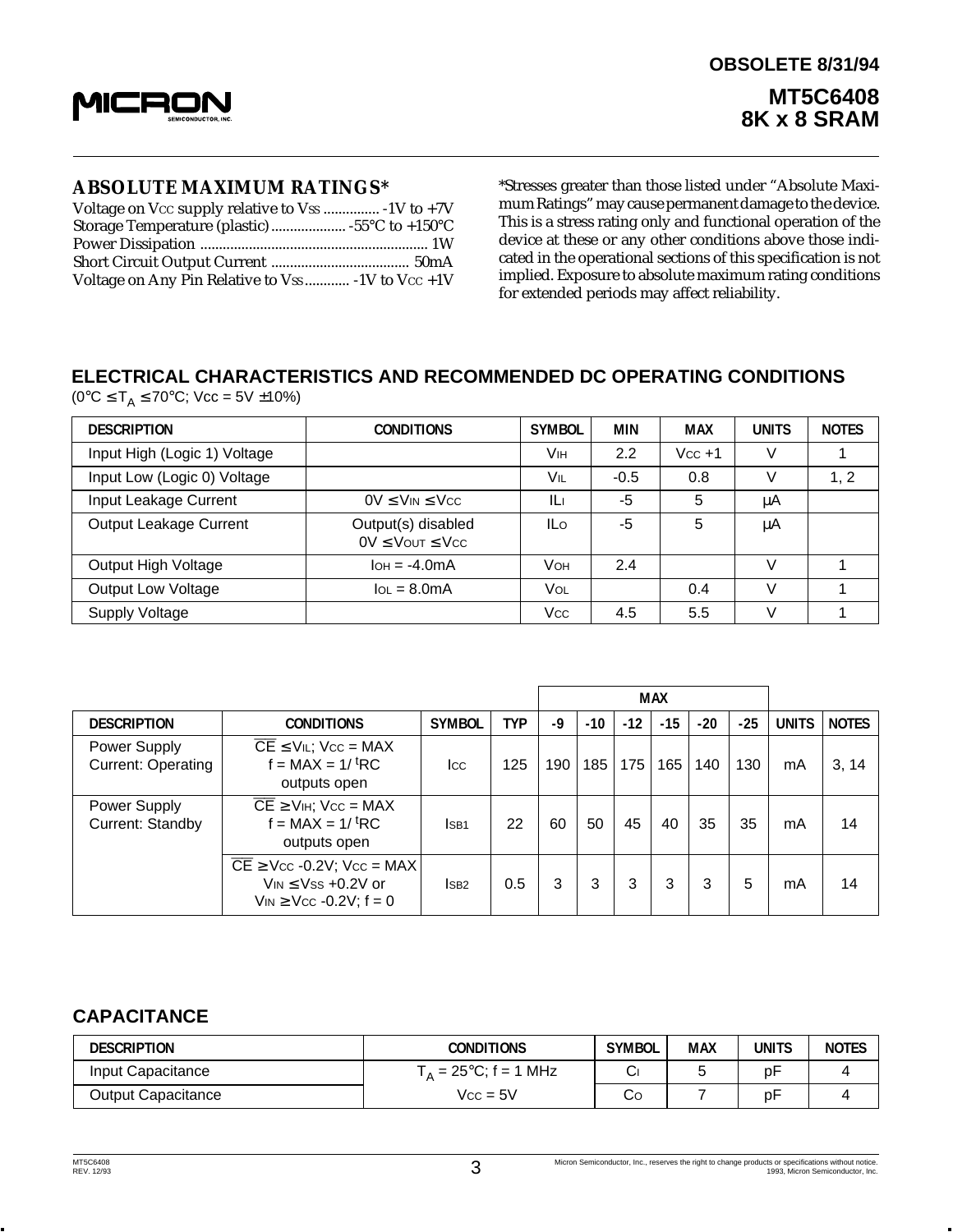

# **ELECTRICAL CHARACTERISTICS AND RECOMMENDED AC OPERATING CONDITIONS**

(Note 5) ( $0^{\circ}$ C  $\leq$  T<sub>A</sub>  $\leq$  70 $^{\circ}$ C; Vcc = 5V ±10%)

| <b>DESCRIPTION</b>                 |                   |                | -9         |                | $-10$ |                | $-12$ |                | $-15$          |                | $-20$          |                | $-25$      |              |                |
|------------------------------------|-------------------|----------------|------------|----------------|-------|----------------|-------|----------------|----------------|----------------|----------------|----------------|------------|--------------|----------------|
|                                    | <b>SYM</b>        | <b>MIN</b>     | <b>MAX</b> | <b>MIN</b>     | MAX   | MIN            | MAX   |                | MIN MAX        | MIN            | <b>MAX</b>     | <b>MIN</b>     | <b>MAX</b> | <b>UNITS</b> | <b>NOTES</b>   |
| <b>READ Cycle</b>                  |                   |                |            |                |       |                |       |                |                |                |                |                |            |              |                |
| READ cycle time                    | <sup>t</sup> RC   | 9              |            | 10             |       | 12             |       | 15             |                | 20             |                | 25             |            | ns           |                |
| Address access time                | <sup>t</sup> AA   |                | 9          |                | 10    |                | 12    |                | 15             |                | 20             |                | 25         | ns           |                |
| Chip Enable access time            | <sup>t</sup> ACE  |                | 9          |                | 9     |                | 10    |                | 12             |                | 15             |                | 20         | ns           |                |
| Output hold from address change    | <sup>t</sup> OH   | 3              |            | 3              |       | 3              |       | 3              |                | 3              |                | 3              |            | ns           |                |
| Chip Enable to output in Low-Z     | tLZCE             | 2              |            | $\overline{2}$ |       | $\overline{2}$ |       | $\overline{2}$ |                | $\overline{2}$ |                | $\overline{2}$ |            | ns           | 7, 15          |
| Chip disable to output in High-Z   | <sup>t</sup> HZCE |                | 5          |                | 5     |                | 6     |                | $\overline{7}$ |                | 8              |                | 8          | ns           | 6, 7           |
| Chip Enable to power-up time       | t <sub>PU</sub>   | $\Omega$       |            | $\Omega$       |       | $\Omega$       |       | $\Omega$       |                | $\Omega$       |                | $\Omega$       |            | ns           |                |
| Chip disable to power-down time    | <sup>t</sup> PD   |                | 9          |                | 10    |                | 12    |                | 15             |                | 20             |                | 25         | ns           |                |
| Output Enable access time          | <sup>t</sup> AOE  |                | 4.5        |                | 5     |                | 6     |                | $\overline{7}$ |                | 8              |                | 8          | ns           |                |
| Output Enable to output in Low-Z   | <sup>t</sup> LZOE | $\Omega$       |            | $\Omega$       |       | $\Omega$       |       | $\Omega$       |                | $\Omega$       |                | $\Omega$       |            | ns           |                |
| Output disable to output in High-Z | <sup>t</sup> HZOE |                | 4.5        |                | 5     |                | 5     |                | 6              |                | $\overline{7}$ |                | 8          | ns           | 6              |
| <b>WRITE Cycle</b>                 |                   |                |            |                |       |                |       |                |                |                |                |                |            |              |                |
| WRITE cycle time                   | twc               | 9              |            | 10             |       | 12             |       | 15             |                | 20             |                | 25             |            | ns           |                |
| Chip Enable to end of write        | t <sub>CW</sub>   | $\overline{7}$ |            | 8              |       | 10             |       | 12             |                | 15             |                | 20             |            | ns           |                |
| Address valid to end of write      | <sup>t</sup> AW   | $\overline{7}$ |            | 8              |       | 10             |       | 12             |                | 15             |                | 20             |            | ns           |                |
| Address setup time                 | <sup>t</sup> AS   | $\Omega$       |            | $\Omega$       |       | 0              |       | $\Omega$       |                | $\Omega$       |                | $\Omega$       |            | ns           |                |
| Address hold from end of write     | <sup>t</sup> AH   | $\Omega$       |            | $\Omega$       |       | 0              |       | $\Omega$       |                | $\Omega$       |                | $\Omega$       |            | ns           |                |
| WRITE pulse width                  | t <sub>WP1</sub>  | 6              |            | $\overline{7}$ |       | 8              |       | 10             |                | 12             |                | 15             |            | ns           |                |
| WRITE pulse width                  | t <sub>WP2</sub>  | 8              |            | 9              |       | 10             |       | 14             |                | 18             |                | 20             |            | ns           |                |
| Data setup time                    | <b>DS</b>         | 5              |            | 6              |       | $\overline{7}$ |       | 8              |                | 9              |                | 10             |            | ns           |                |
| Data hold time                     | <sup>t</sup> DH   | 1              |            | 1              |       | 1              |       | 1              |                | 1              |                | $\mathbf{1}$   |            | ns           |                |
| Write disable to output in Low-Z   | t <sub>LZWE</sub> | $\overline{2}$ |            | $\overline{2}$ |       | 2              |       | 2              |                | $\overline{2}$ |                | $\overline{2}$ |            | ns           | $\overline{7}$ |
| Write Enable to output in High-Z   | <sup>t</sup> HZWE |                | 4          |                | 5     |                | 5     |                | 6              |                | 8              |                | 8          | ns           | 6, 7           |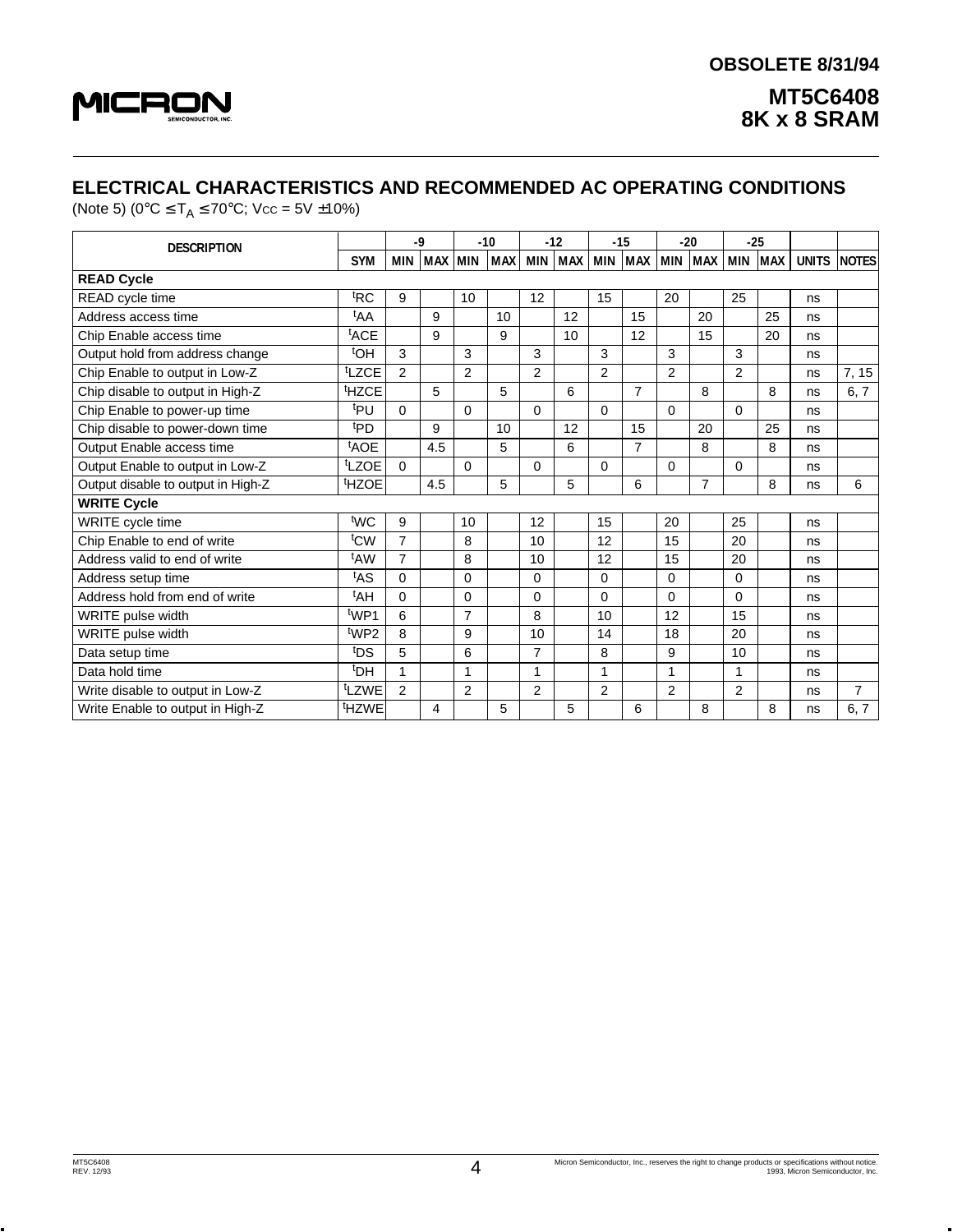

#### **INDUSTRIAL TEMPERATURE SPECIFICATIONS (IT)**

The following specifications are to be used for Industrial Temperature (IT) MT5C6408 SRAMs. (-40°C  $\leq$  T<sub>A</sub> $\leq$  85°C)

|                                           |                                                                                                                |                         |       |       | <b>MAX</b> |       |       |              |              |
|-------------------------------------------|----------------------------------------------------------------------------------------------------------------|-------------------------|-------|-------|------------|-------|-------|--------------|--------------|
| <b>DESCRIPTION</b>                        | <b>CONDITIONS</b>                                                                                              | <b>SYMBOL</b>           | $-10$ | $-12$ | $-15$      | $-20$ | $-25$ | <b>UNITS</b> | <b>NOTES</b> |
| Power Supply<br><b>Current: Operating</b> | $\overline{CE}$ $\leq$ V <sub>IL</sub> ; V <sub>cc</sub> = MAX<br>$f = MAX = 1/t RC$<br>outputs open           | lcc.                    | 195   | 185   | 175        | 150   | 140   | mA           | 3, 13        |
| Power Supply<br>Current: Standby          | $\overline{CE}$ $\geq$ V <sub>IH</sub> ; V <sub>CC</sub> = MAX<br>$f = MAX = 1/t RC$<br>outputs open           | ISB <sub>1</sub>        | 60    | 50    | 45         | 40    | 40    | mA           | 13           |
|                                           | $\overline{CE}$ ≥ Vcc -0.2V; Vcc = MAX<br>$V_{IN} \leq V_{SS} + 0.2V$ or<br>$V_{IN} \geq V_{CC} -0.2V$ ; f = 0 | $\overline{\text{SB2}}$ | 5     | 5     | 5          | 5     | 5     | mA           | 13           |

#### **DATA RETENTION ELECTRICAL CHARACTERISTICS (L version only)**

| <b>DESCRIPTION</b>     | <b>CONDITIONS</b>                              | <b>SYMBOL</b> | TYP          | <b>MAX</b> | <b>UNITS</b> | <b>NOTES</b> |    |
|------------------------|------------------------------------------------|---------------|--------------|------------|--------------|--------------|----|
|                        | $\overline{CE}$ $\geq$ (Vcc -0.2V)             | $Vcc = 2V$    | <b>ICCDR</b> | 130        | 300          | μA           | 14 |
| Data Retention Current | $V_{IN} \geq (V_{CC} -0.2V)$<br>or $\leq 0.2V$ | $Vcc = 3V$    | <b>ICCDR</b> | 210        | 550          | μA           | 14 |

### **ELECTRICAL CHARACTERISTICS AND RECOMMENDED AC OPERATING CONDITIONS**

Refer to commercial temperature timing parameters for specifications not listed here. (Notes 5, 14) (-40 $^{\circ}$ C  $\leq T_{A} \leq 85^{\circ}$ C)

|                                  |                   | $-12$ |  | -15 |                       | $-20$ |  | $-25$ |  |                                      |  |
|----------------------------------|-------------------|-------|--|-----|-----------------------|-------|--|-------|--|--------------------------------------|--|
| <b>DESCRIPTION</b>               |                   |       |  |     | MIN   MAX   MIN   MAX |       |  |       |  | MIN   MAX   MIN   MAX   UNITS  NOTES |  |
| <b>READ Cycle</b>                |                   |       |  |     |                       |       |  |       |  |                                      |  |
| Output hold from address change  | ιЮ <sub>ι</sub>   | ◠     |  | ⌒   |                       | ◠     |  | ◠     |  | ns                                   |  |
| Chip Enable to output in Low-Z   | <sup>t</sup> LZCE |       |  |     |                       |       |  |       |  | ns                                   |  |
| <b>WRITE Cycle</b>               |                   |       |  |     |                       |       |  |       |  |                                      |  |
| Write disable to output in Low-Z | tLZWE             |       |  |     |                       |       |  |       |  | ns                                   |  |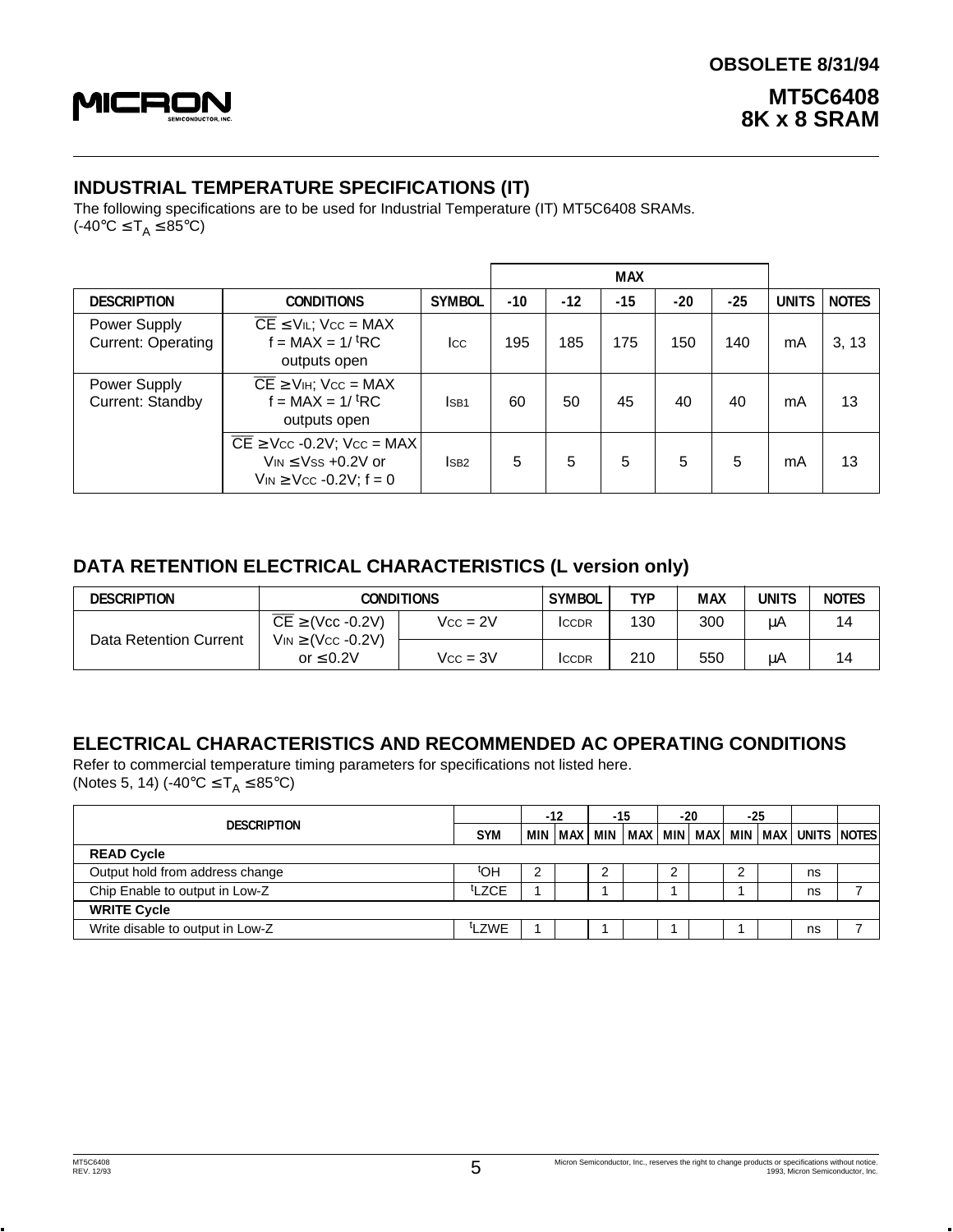

### **AUTOMOTIVE AND EXTENDED TEMPERATURE SPECIFICATIONS (AT AND XT)**

The following specifications are to be used for Automotive Temperature (AT) and Extended Temperature (XT) MT5C6408 SRAMs. (-40°C ≤ T<sub>A</sub> ≤ 125°C - AT) (-55°C ≤ T<sub>A</sub> ≤ 125°C - XT)

|                                           |                                                                                                                     |                  |       |       | <b>MAX</b> |       |              |              |
|-------------------------------------------|---------------------------------------------------------------------------------------------------------------------|------------------|-------|-------|------------|-------|--------------|--------------|
| <b>DESCRIPTION</b>                        | <b>CONDITIONS</b>                                                                                                   | <b>SYMBOL</b>    | $-12$ | $-15$ | $-20$      | $-25$ | <b>UNITS</b> | <b>NOTES</b> |
| Power Supply<br><b>Current: Operating</b> | $\overline{CE}$ $\leq$ V <sub>IL</sub> ; V <sub>cc</sub> = MAX<br>$f = MAX = 1/tRC$<br>outputs open                 | lcc.             | 185   | 175   | 150        | 140   | mA           | 3, 13        |
| Power Supply<br>Current: Standby          | $\overline{CE}$ $\geq$ V <sub>IH</sub> ; V <sub>CC</sub> = MAX<br>$f = MAX = 1/t RC$<br>outputs open                | ISB <sub>1</sub> | 50    | 45    | 40         | 40    | mA           | 13           |
|                                           | $\overline{CE}$ $\geq$ Vcc -0.2V; Vcc = MAX<br>$V_{IN} \leq V_{SS} + 0.2V$ or<br>$V_{IN} \geq V_{CC} -0.2V$ ; f = 0 | <sub>SB2</sub>   | 5     | 5     | 5          | 5     | mA           | 13           |

#### **DATA RETENTION ELECTRICAL CHARACTERISTICS (L version only)**

| <b>DESCRIPTION</b>     | CONDITIONS                                         |            | <b>SYMBOL</b> | TYP | <b>MAX</b> | units | <b>NOTES</b> |
|------------------------|----------------------------------------------------|------------|---------------|-----|------------|-------|--------------|
| Data Retention Current | $\overline{\mathsf{CE}} \geq (\mathsf{Vcc}$ -0.2V) | $Vcc = 2V$ | <b>ICCDR</b>  | 130 | 300        | μA    | 14           |
|                        | $V_{IN} \geq (V_{CC} -0.2V)$<br>or $\leq 0.2V$     | $Vcc = 3V$ | <b>ICCDR</b>  | 210 | 550        | μA    | 14           |

#### **ELECTRICAL CHARACTERISTICS AND RECOMMENDED AC OPERATING CONDITIONS**

Refer to commercial temperature timing parameters for specifications not listed here. (Notes 5, 14) (-40°C  $\leq T_A \leq 125$ °C; -55°C  $\leq T_A \leq 125$ °C; Vcc = 5V ±10%)

|                                  |                   | $-12$ |                       | -15 |  | $-20$ |  | $-25$ |  |                                      |  |
|----------------------------------|-------------------|-------|-----------------------|-----|--|-------|--|-------|--|--------------------------------------|--|
| <b>DESCRIPTION</b>               | <b>SYM</b>        |       | MIN   MAX   MIN   MAX |     |  |       |  |       |  | MIN   MAX   MIN   MAX   UNITS  NOTES |  |
| <b>READ Cycle</b>                |                   |       |                       |     |  |       |  |       |  |                                      |  |
| Output hold from address change  | ιЮμ               |       |                       |     |  |       |  |       |  | ns                                   |  |
| Chip Enable to output in Low-Z   | <sup>t</sup> LZCE |       |                       |     |  |       |  |       |  | ns                                   |  |
| <b>WRITE Cycle</b>               |                   |       |                       |     |  |       |  |       |  |                                      |  |
| Write disable to output in Low-Z | <sup>t</sup> LZWE |       |                       |     |  |       |  |       |  | ns                                   |  |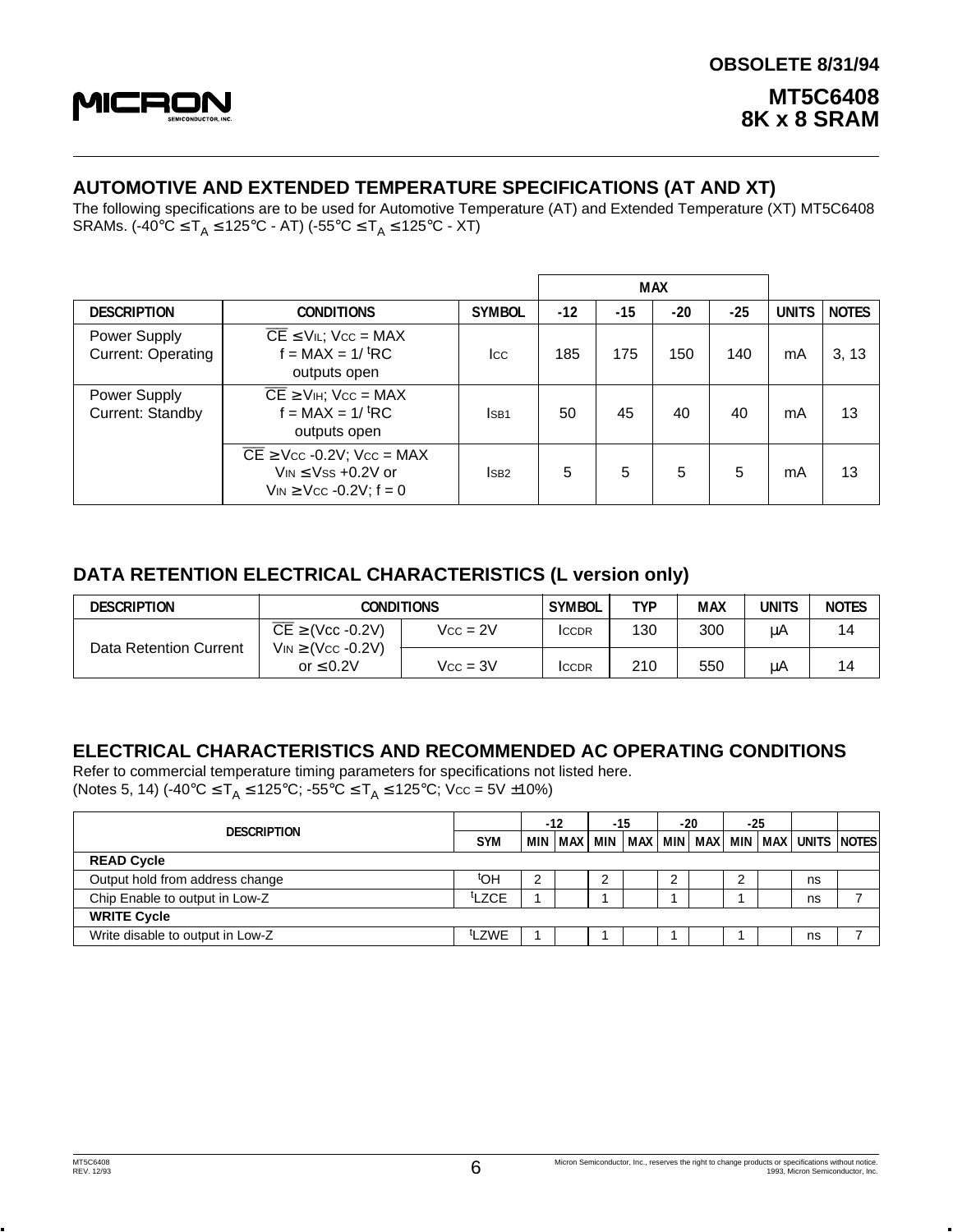

# **MT5C6408 8K x 8 SRAM OBSOLETE 8/31/94**

| Output load  See Figures 1 and 2 |  |  |  |  |  |
|----------------------------------|--|--|--|--|--|

#### **NOTES**

- 1. All voltages referenced to Vss (GND).
- 2.  $-3V$  for pulse width  $<$  <sup>t</sup>RC/2.
- 3. ICC is dependent on output loading and cycle rates.
- 4. This parameter is sampled.
- 5. Test conditions as specified with the output loading as shown in Fig. 1 unless otherwise noted.
- 6. <sup>t</sup> HZCE, t HZWE and t HZOE are specified with CL = 5pF as in Fig. 2. Transition is measured ±500mV from steady state voltage.
- 7. At any given temperature and voltage condition, <sup>t</sup>HZCE is less than <sup>t</sup>LZCE and <sup>t</sup>HZWE is less than t LZWE.
- 8.  $\overline{\text{WE}}$  is HIGH for READ cycle.
- 9. Device is continuously selected. All chip enables are held in their active state.



Q 255 480 5 pF

EQUIVALENT EQUIVALENT

- 10. Address valid prior to, or coincident with, latest occurring chip enable.
- 11. <sup>t</sup> RC = Read Cycle Time.
- 12. CE2 timing is the same as  $\overline{CE1}$  timing. The wave is inverted.
- 13. Chip enable and write enable can initiate and terminate a WRITE cycle.
- 14. Typical values are measured at 5V, 25°C and 15ns cycle time.
- 15. Typical currents are measured at 25°C.
- 16. Output enable  $(\overline{\text{OE}})$  is inactive (HIGH).
- 17. Output enable  $(\overline{OE})$  is active (LOW).

#### **DESCRIPTION CONDITIONS SYMBOL MIN TYP MAX UNITS NOTES** VCC for Retention Data VDR 2 V  $\overline{CE}$  ≥ (Vcc -0.2V) | Vcc = 2V | Iccdr | | 130 | 300 | µA | 15 Data Retention Current  $|V_{IN} \geq (V_{CC} - 0.2V)$ or ≤ 0.2V | Vcc = 3V | Iccɒr | | 210 | 400 | μA | 15 Chip Deselect to Data the state of the state of the state of the state of the state of the state of the state of the state of the state of the state of the state of the state of the state of the state of the state of the s CDR | 0 | | | | | | | | 1S | | | 4 Retention Time **Operation Recovery Time**  ${}^{\text{t}}$ R  $|{}^{\text{t}}$ RC RC | | | | | ns | 4, 11

**DATA RETENTION ELECTRICAL CHARACTERISTICS (L version only)**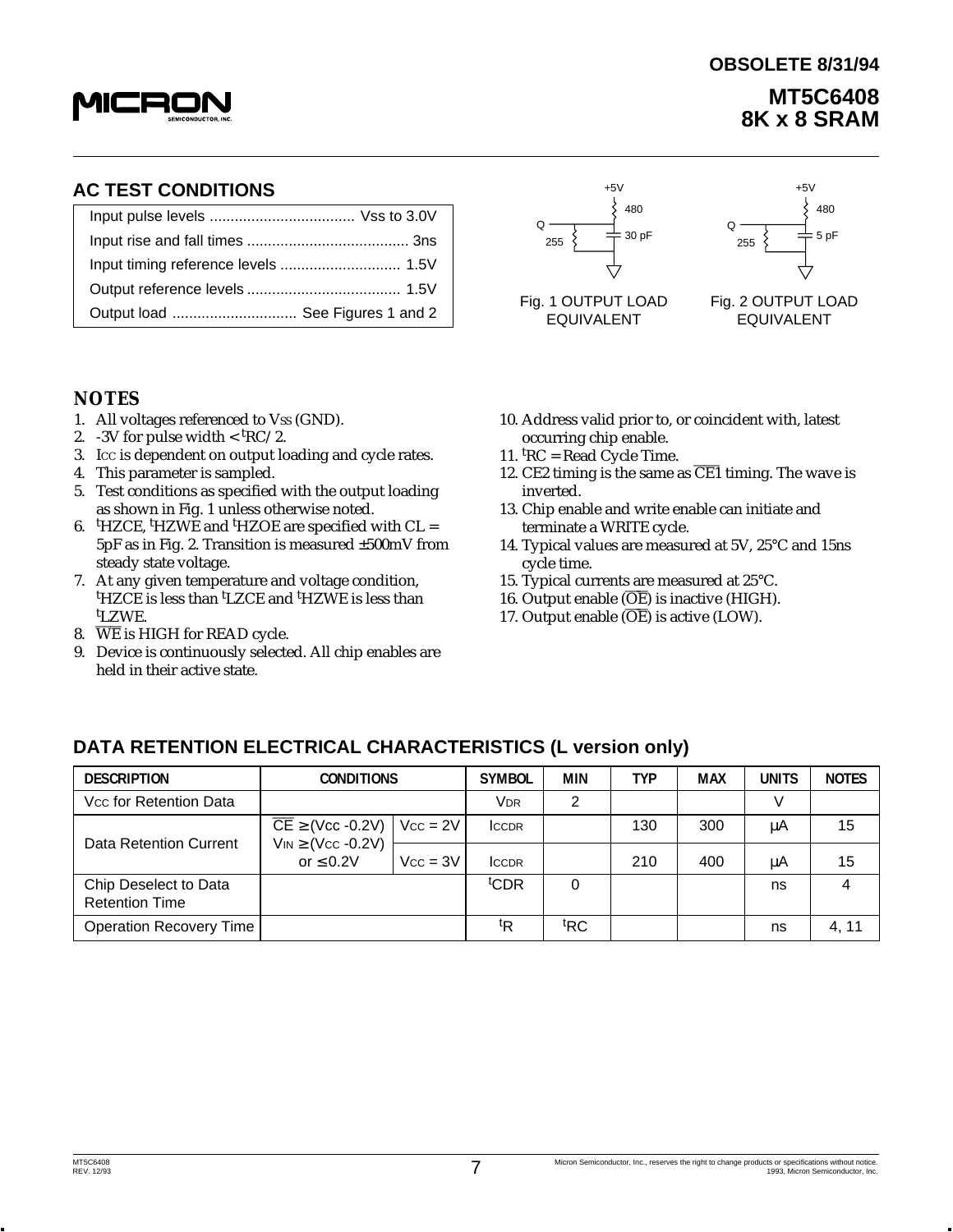

# **LOW Vcc DATA RETENTION WAVEFORM 12**



#### **READ CYCLE NO. 1** 8, 9



#### **READ CYCLE NO. 2** 7, 8, 10, 12

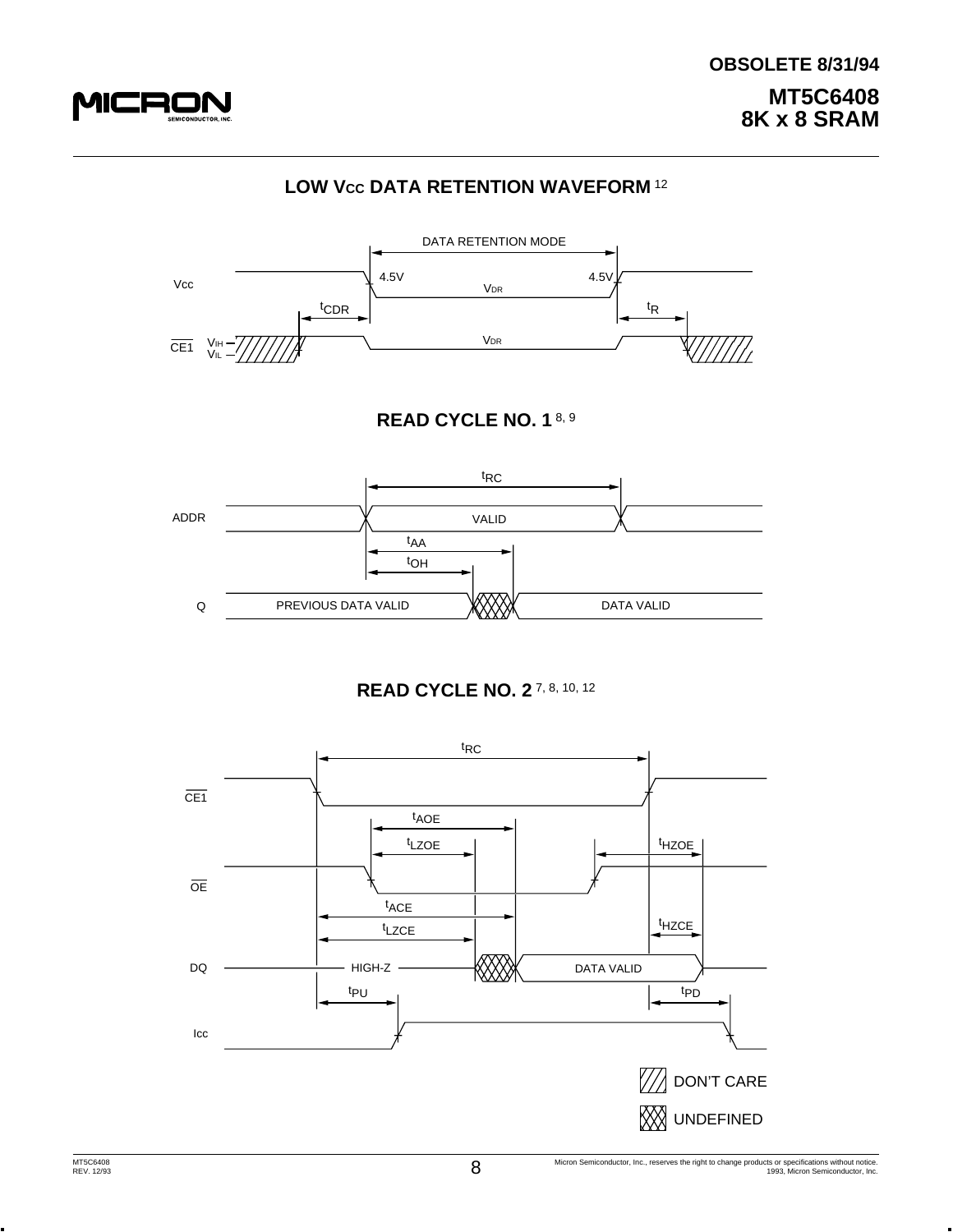





(Write Enable Controlled)

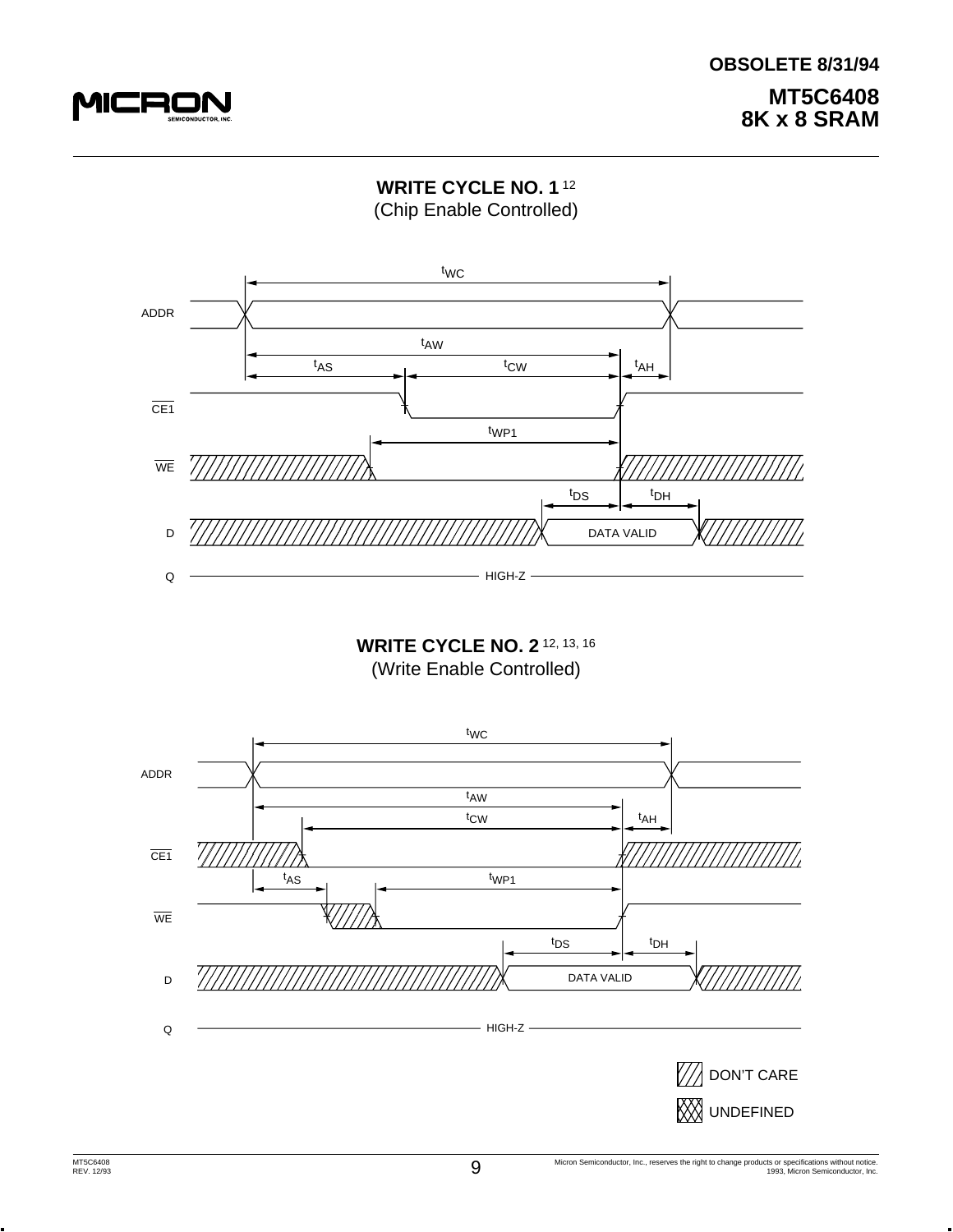

# **WRITE CYCLE NO. 3** 7, 12, 13, 17 (Write Enable Controlled)

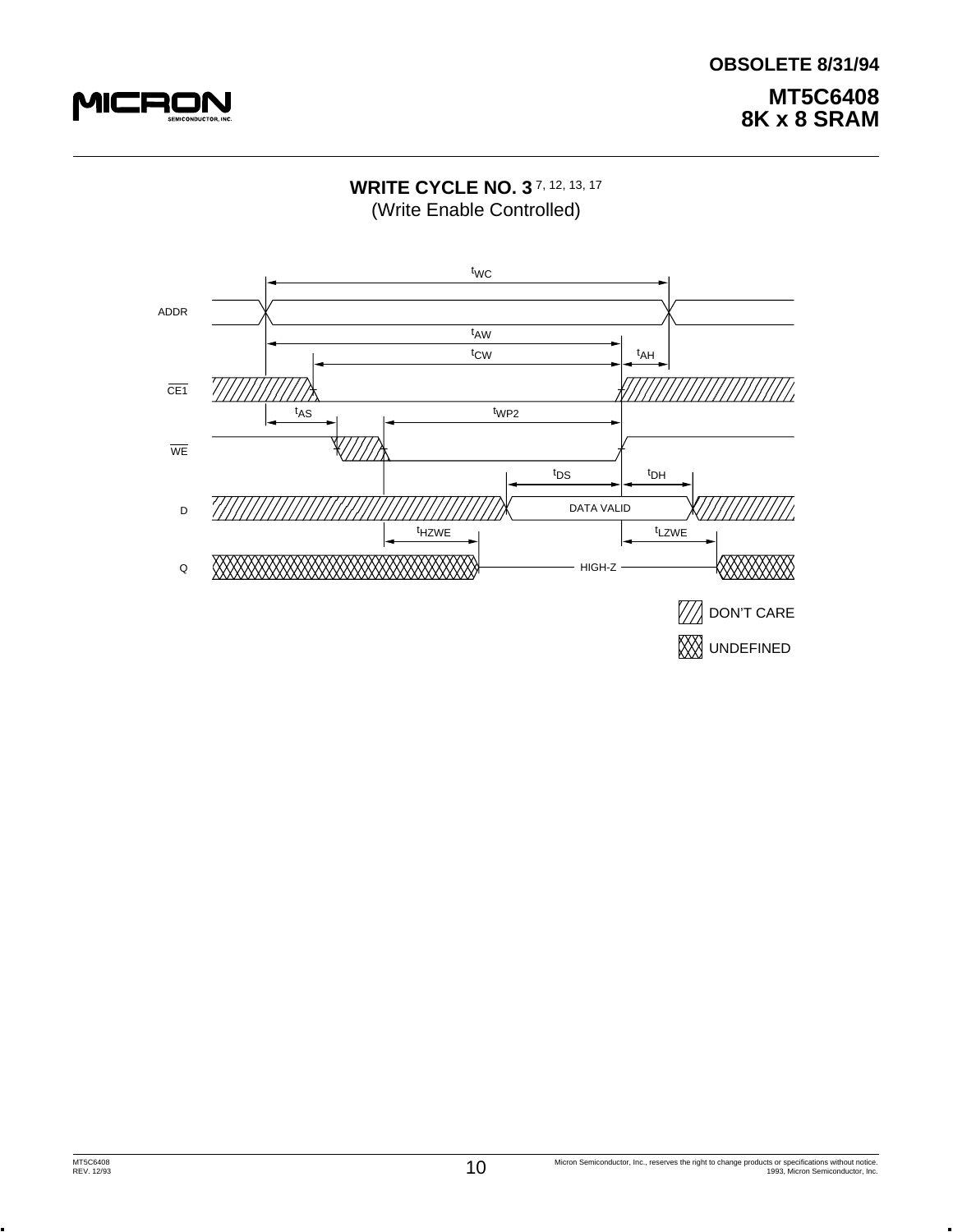





**NOTE:** 1. All dimensions in inches (millimeters)  $\frac{MAX}{MIN}$  or typical where noted.

2. Package width and length do not include mold protrusion; allowable mold protrusion is .01" per side.